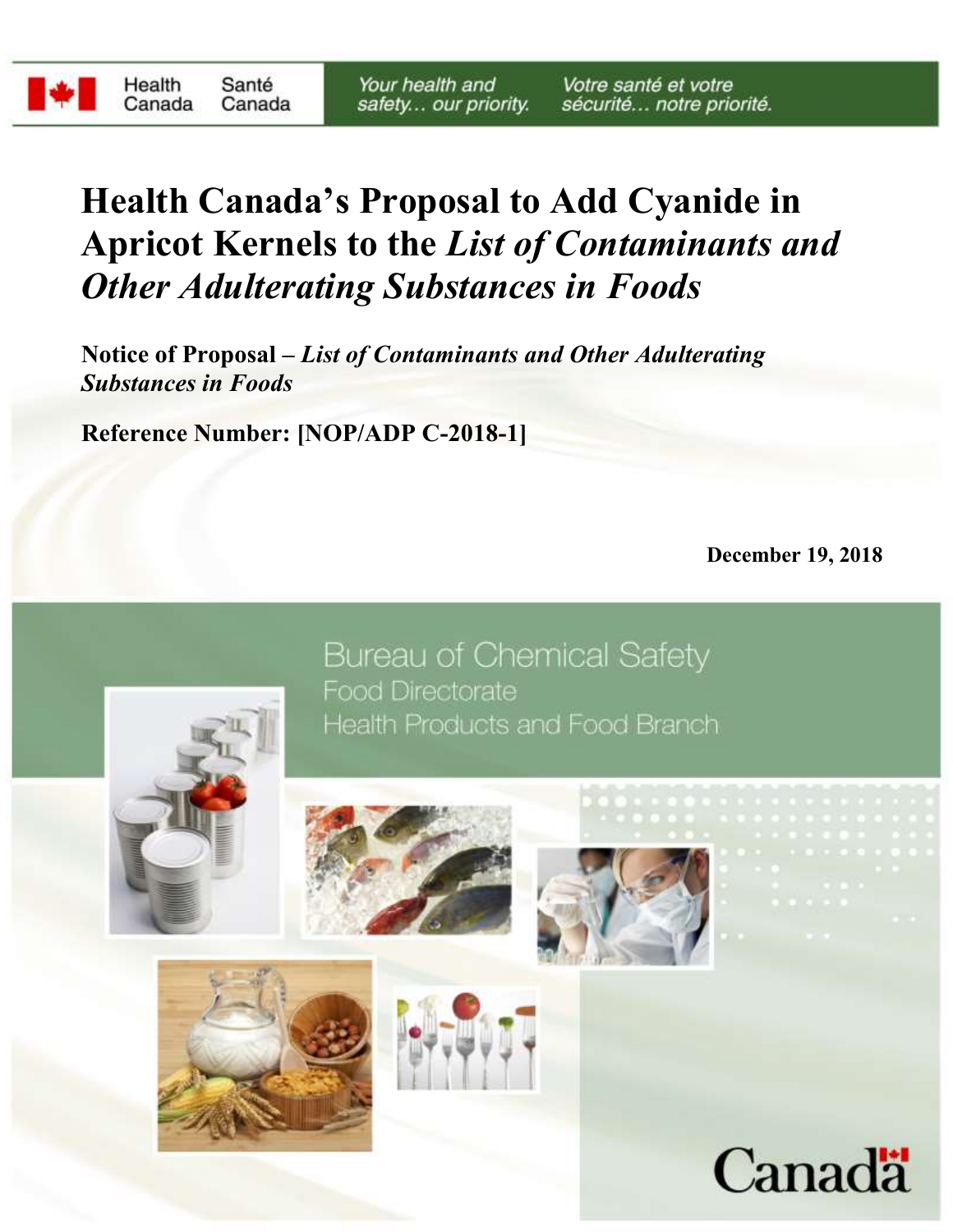#### **Summary**

Food contaminants and other adulterating substances are chemicals that may be present in foods at levels that could impact the overall safety and/or quality of foods. These substances can either be inadvertently or naturally present in foods or in some cases intentionally added for fraudulent purposes. Establishing a prohibition or a maximum level (ML) are forms of risk management that may be employed to eliminate or reduce exposure to a particular chemical contaminant in foods. Canadian prohibitions and MLs for chemical contaminants in food are set out in Part 1 and Part 2, respectively, of the *[List of Contaminants and Other Adulterating Substances in](http://www.hc-sc.gc.ca/fn-an/securit/chem-chim/adulterating-substances-adulterantes-eng.php)  [Foods](http://www.hc-sc.gc.ca/fn-an/securit/chem-chim/adulterating-substances-adulterantes-eng.php)*, which is incorporated by reference into section B.15.001 of [Division 15](http://laws-lois.justice.gc.ca/eng/regulations/c.r.c.,_c._870/page-71.html#h-109) of the *[Food and](http://laws-lois.justice.gc.ca/eng/regulations/c.r.c.,_c._870/index.html)  [Drug Regulations](http://laws-lois.justice.gc.ca/eng/regulations/c.r.c.,_c._870/index.html)* (the *Regulations*)*.* Maximum levels are also set out in the *[List of Maximum](https://www.canada.ca/en/health-canada/services/food-nutrition/food-safety/chemical-contaminants/maximum-levels-chemical-contaminants-foods.html)  [Levels for Various Chemical Contaminants in Foods](https://www.canada.ca/en/health-canada/services/food-nutrition/food-safety/chemical-contaminants/maximum-levels-chemical-contaminants-foods.html)*, which is maintained on Health Canada's website. All prohibitions and MLs for contaminants in food are established by Health Canada's Food Directorate based on scientific evidence and in consultation with stakeholders and are enforceable by the Canadian Food Inspection Agency.

New information regarding how raw apricot kernels are being sold in Canada is available. There are also indications that consumers may not be aware of or follow Health Canada's existing consumption advisory for adults to consume no more than three bitter apricot kernels a day and that they should not be consumed by children. This suggests that further risk management actions are required to address any potential health risks associated with acute cyanide poisoning from the consumption of raw apricot kernels, which can lead to serious adverse health effects.

The purpose of this notice is to seek feedback on three risk management options to protect Canadians from the risk of cyanide exposure due to the consumption of apricot kernels. The risk management options are described below.

# **Option A**

Prohibit the sale of apricot kernels for human consumption, including if intended for further processing, if they contain extractable cyanide, by adding extractable cyanide in apricot kernels to Part 1 of the *[List of Contaminants and Other Adulterating Substances in Foods](https://www.canada.ca/en/health-canada/services/food-nutrition/food-safety/chemical-contaminants/contaminants-adulterating-substances-foods.html)*. The prohibition would also apply to apricot kernels used as an ingredient in other foods. OR

# **Option B**

Establish an ML of 20 parts per million (ppm) for total extractable cyanide in apricot kernels sold for human consumption, including if intended for further processing, by adding this ML to Part 2 of the *List of Contaminants and Other Adulterating Substances in Foods*. The ML would also apply to apricot kernels used as an ingredient in other foods. OR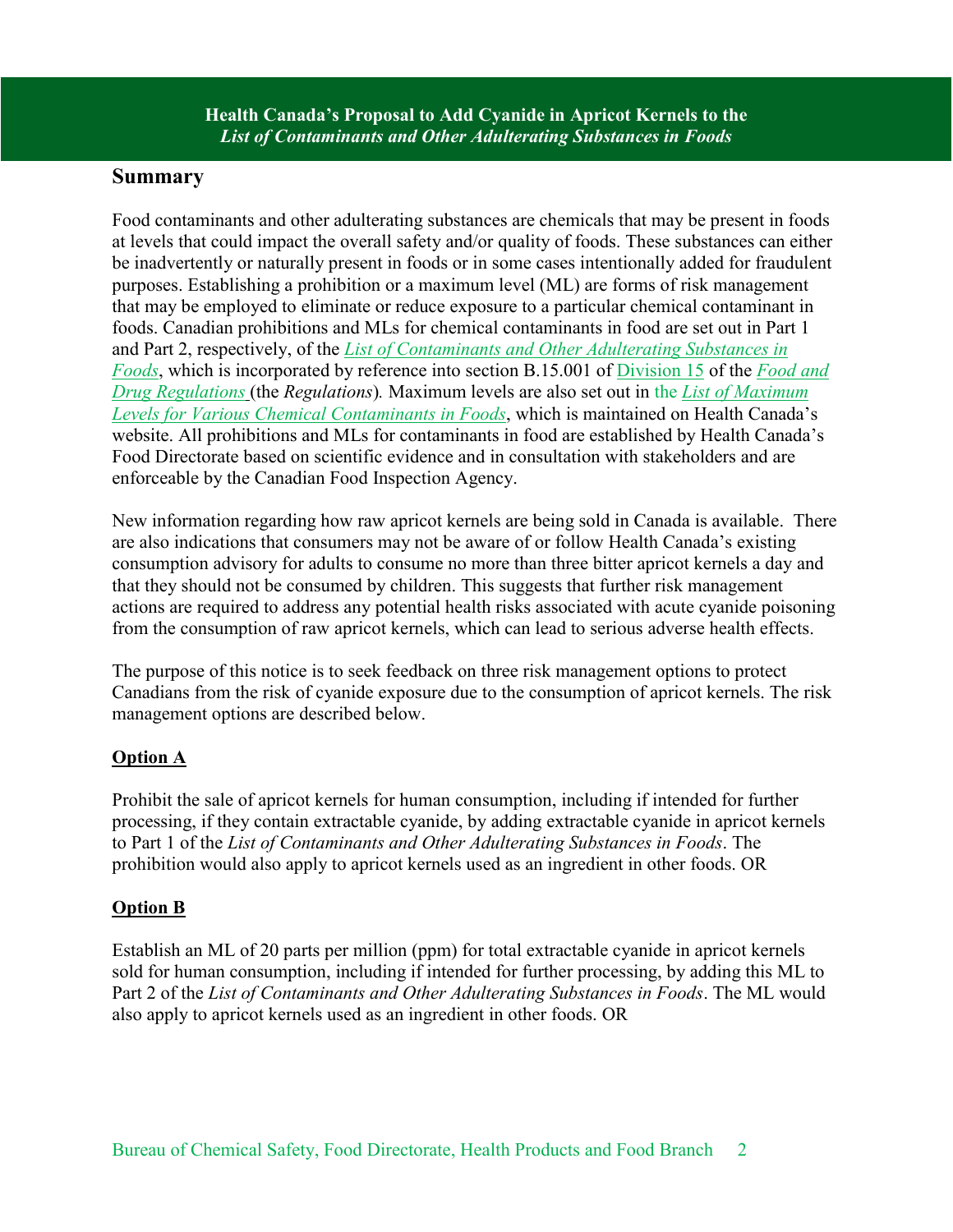#### **Option C**

Prohibit the sale of apricot kernels for human consumption if they contain extractable cyanide, with the exception of processed apricot kernels with total extractable cyanide concentrations of 20 ppm or lower. This would entail adding extractable cyanide in apricot kernels to Part 1 of the *List of [Contaminants and Other Adulterating Substances in Foods](https://www.canada.ca/en/health-canada/services/food-nutrition/food-safety/chemical-contaminants/contaminants-adulterating-substances-foods.html)* (i.e., Option A) and an ML of 20 ppm total extractable cyanide in processed apricot kernels to Part 2 of the *List of Contaminants and Other Adulterating Substances in Foods*.

In Option A, apricot kernels sold for human consumption as foods, including if intended for further processing or used as an ingredient in other foods, would be declared adulterated if they contained any extractable cyanide and their sale in Canada prohibited in accordance with Part I, Section 4 of the *[Food and Drugs Act](http://laws-lois.justice.gc.ca/eng/acts/F-27/page-2.html)* (the *Act*).

In Option B, apricot kernels sold for human consumption, including if intended for further processing or used as an ingredient in other foods, would be subject to a maximum level of 20 ppm total extractable cyanide. Apricot kernels exceeding the ML would be in violation of Part I, Section 4 of the *Act.*

In Option C, Option A would still apply, but processed apricot kernels with total extractable cyanide concentrations of 20 ppm or less would be exempt from the prohibition of the sale of apricot kernels outlined in Option A.

All options are considered to be equally health protective as the establishment of an ML value is expected to keep exposures to cyanide from consuming apricot kernels below levels that have been associated with adverse effects.

It is the intention of Health Canada to modify the *[List of Contaminants and Other Adulterating](https://www.canada.ca/en/health-canada/services/food-nutrition/food-safety/chemical-contaminants/contaminants-adulterating-substances-foods.html)  [Substances in Foods](https://www.canada.ca/en/health-canada/services/food-nutrition/food-safety/chemical-contaminants/contaminants-adulterating-substances-foods.html)* as described in Option A, or Option B, or Option C, and as outlined in bold text below.

#### **Proposed Modification to the** *List of Contaminants and Other Adulterating Substances in Foods*

| Part 1 |                            |                                      |
|--------|----------------------------|--------------------------------------|
| Item   | Column 1                   | Column 2                             |
| No.    | Substance                  | Food                                 |
| 19     | <b>Extractable cyanide</b> | Apricot kernels sold for consumption |

#### **Option A – Part 1 only**

# OR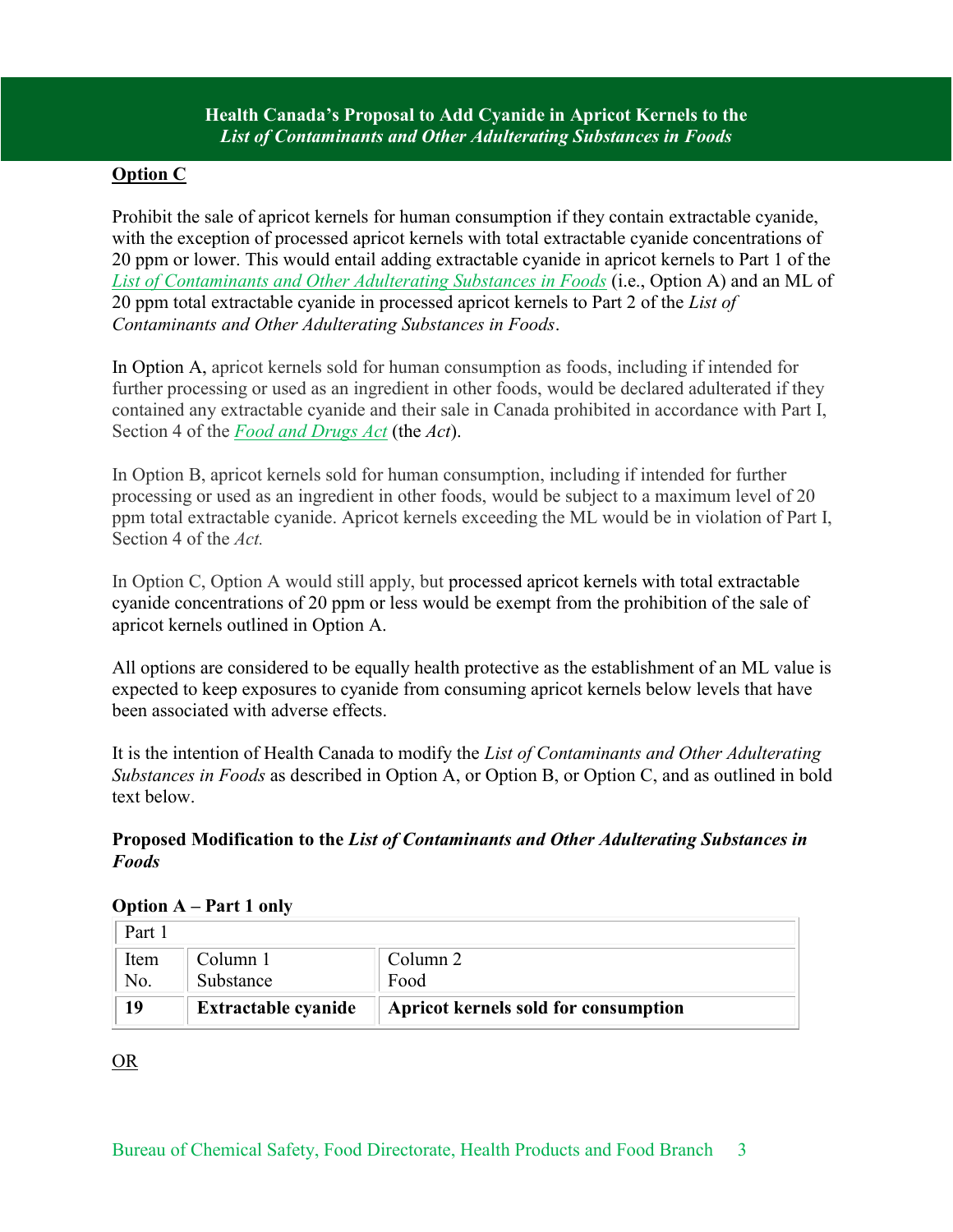| <b>Option B</b> – Part 2 only |                              |                                                                                                     |               |  |  |  |
|-------------------------------|------------------------------|-----------------------------------------------------------------------------------------------------|---------------|--|--|--|
| Part 2                        |                              |                                                                                                     |               |  |  |  |
| Item                          | Column 1                     | Column 2                                                                                            | Column 3      |  |  |  |
| No.                           | Substance                    | Food <sup>1</sup>                                                                                   | Maximum Level |  |  |  |
| (TBD)                         | Total extractable<br>cyanide | Apricot kernels sold for<br>consumption                                                             | 20 p.p.m.     |  |  |  |
|                               |                              | <sup>1</sup> Maximum levels also apply to the food when it is used as an ingredient in other foods. |               |  |  |  |

## OR

#### **Option C – Part 1 and Part 2**

| Part 1 |                            |                                      |
|--------|----------------------------|--------------------------------------|
| Item   | Column 1                   | Column 2                             |
| No.    | Substance                  | Food                                 |
| 19     | <b>Extractable cyanide</b> | Apricot kernels sold for consumption |
|        |                            |                                      |

| Part 2 |                   |                                  |               |
|--------|-------------------|----------------------------------|---------------|
| Item   | Column 1          | Column 2                         | Column 3      |
| No.    | Substance         | Food <sup>1</sup>                | Maximum Level |
| (TBD)  | Total extractable | <b>Processed apricot kernels</b> | 20 p.p.m.     |
|        | cvanide           |                                  |               |

# **Rationale**

Apricot kernels are the seeds found inside the pits or stones of apricots. These kernels resemble small almonds. There are two general types of apricot kernels based on taste; sweet and bitter. Both types naturally contain cyanogenic glycosides, primarily amygdalin, which has the potential to release cyanide when ingested. The sweet varieties of apricot kernels generally contain lower concentrations of amygdalin, thus would release less cyanide than the bitter varieties. However, the reported amygdalin concentrations within each type of apricot kernel can vary significantly and are expected to overlap. As such, the level of amygdalin or the potential amount of cyanide that could be released following ingestion cannot be used to differentiate between the sweet and bitter varieties of apricot kernels.

Small amounts of cyanide can be detoxified by the human body but high exposures over a short duration can result in severe adverse health effects (i.e., cyanide poisoning). There is currently a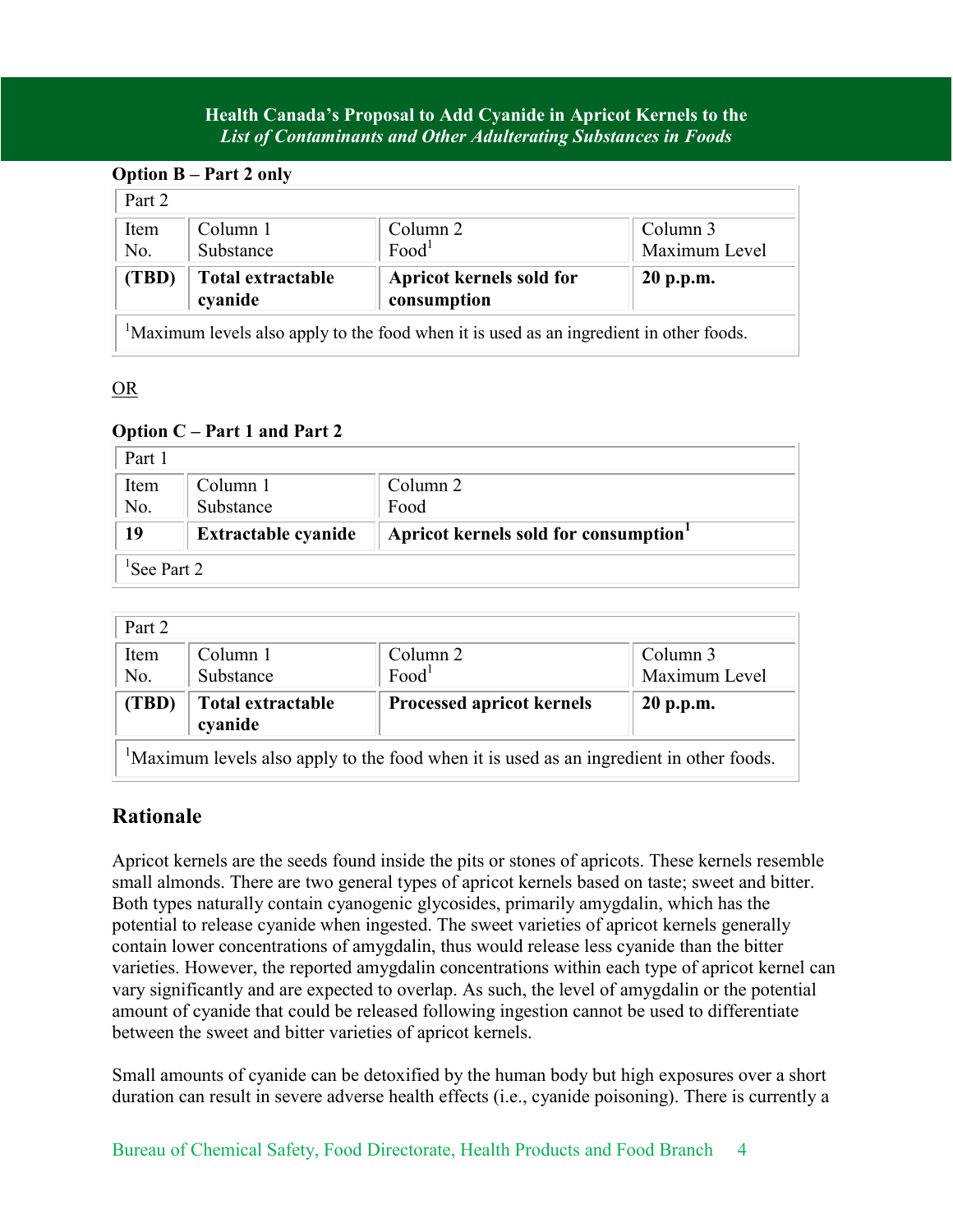lack of consistent criteria to classifying an apricot kernel as either bitter or sweet and, as a result, the proposed modifications to the *[List of Contaminants and Other Adulterating Substances in](https://www.canada.ca/en/health-canada/services/food-nutrition/food-safety/chemical-contaminants/contaminants-adulterating-substances-foods.html)  [Foods](https://www.canada.ca/en/health-canada/services/food-nutrition/food-safety/chemical-contaminants/contaminants-adulterating-substances-foods.html)* will apply to all apricot kernels sold for human consumption.

In 2009, Health Canada conducted a health risk assessment for cyanide in bitter apricot kernels and issued an [advisory](https://www.canada.ca/en/health-canada/services/food-nutrition/reports-publications/food-safety/cyanide-bitter-apricot-kernels.html) on the Department's website indicating that there is a concern about the potential health effects associated with large numbers of bitter apricot kernels being consumed on a regular basis, particularly by young children, and that adults should not consume more than three kernels per day, ground and mixed with other foods.

Between 2013 and 2017, 195 inquiries were received by provincial poison control centres relating to the consumption of apricot kernels (bitter or sweet not specified). While no severe effects were reported, 86% of all calls were described as 'unintentional' exposure, suggesting that the consumer was not aware that the apricot kernels contained potentially elevated levels of cyanogenic glycosides/cyanide.

In November 2017, Health Canada published a reminder of the 2009 [consumer advisory](http://www.healthycanadians.gc.ca/recall-alert-rappel-avis/hc-sc/2017/65316a-eng.php?_ga=2.74602704.331778375.1530125995-1783249510.1491932187) and further recommended that bitter apricot kernels not be eaten by children. Health Canada also further assessed how these products are sold through surveys in seven major urban centers across Canada. Apricot kernels were sold in approximately 50% of the 45 stores surveyed. They are most commonly sold at health food stores and certain ethnic food stores, either pre-packaged or in bulk. Apricot kernels are typically available for sale as whole or half kernels. They may also be sold ground and used as an ingredient in other foods and beverages.

In 2018, the Department updated its health risk assessment for apricot kernels and confirmed that Health Canada's 2009 consumption advice, that adults should not consume more than three bitter apricot kernels per day, continues to be protective of human health. Health Canada is also not aware of any confirmed reports of cyanide poisoning from the consumption of bitter apricot kernels since the original advice was first issued in 2009. However, to further protect the health of Canadians, particularly those who are not aware of Health Canada's advisory and who may consume apricot kernels in a manner that could potentially put them at risk for cyanide poisoning, Health Canada is taking a precautionary approach and proposing further risk management action as described above.

# **Other Considerations**

Amygdalin is often incorrectly referred to as "laetrile" or "vitamin B17". Laetrile, a compound manufactured from amygdalin, has historically been associated with health claims, such as the prevention and treatment of cancer. Health Canada has not approved any medicinal or natural health uses of apricot kernels, laetrile or "vitamin B17" and does not permit cancer treatment claims for natural health products.

Paragraph D.01.004 (1)(*a*) of the *[Regulations](http://laws-lois.justice.gc.ca/eng/regulations/C.R.C.,_c._870/index.html)* also prohibits making a statement or claim concerning the vitamin content of a food unless the vitamin is set out in column 1 of Part 2 of the

Bureau of Chemical Safety, Food Directorate, Health Products and Food Branch 5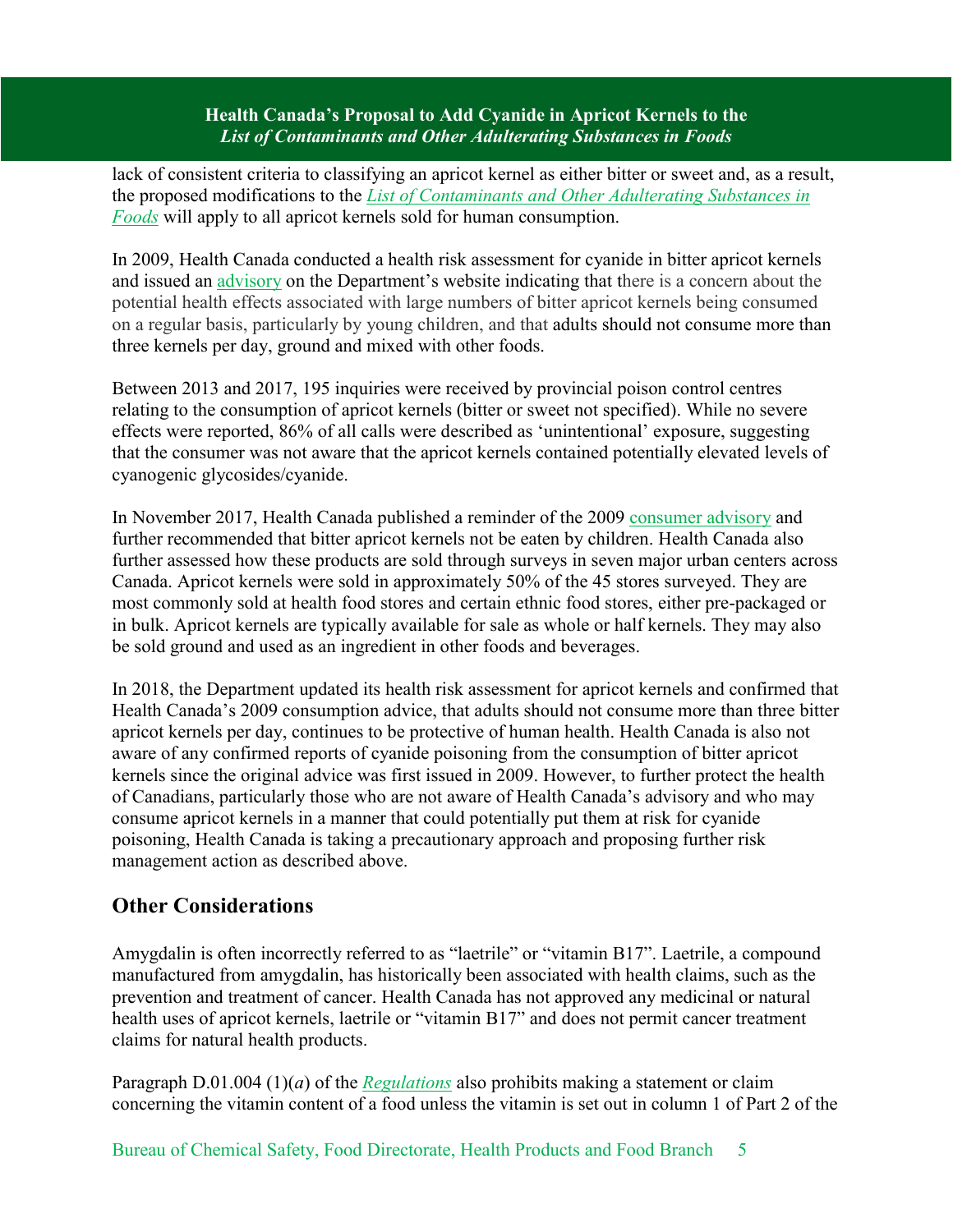'Table of Daily Values'. As vitamin B17 is not listed in this table, Health Canada considers any food, including apricot kernels, making a statement or claim relating to its vitamin B17 content to be in violation of the Regulations.

# **Other Relevant Information**

#### *International Regulatory Actions*

Other food regulatory organizations have taken similar precautionary approaches to managing the potential risk associated with the consumption of apricot kernels.

In 2017, the European Commission (EC) established an ML of 20 ppm for hydrocyanic acid (cyanide) in unprocessed, whole, ground, milled, cracked, chopped apricot kernels placed on the market for the final consumer (Commission Regulation [EU 2017/1237\)](https://publications.europa.eu/en/publication-detail/-/publication/6ac207d0-639f-11e7-b2f2-01aa75ed71a1/language-en). The EC ML applies to both the sweet and bitter varieties of apricot kernels. The United Kingdom Food Safety Authority also [applies the EC ML.](https://www.food.gov.uk/sites/default/files/media/document/lettertofbo.pdf)

In 2015, Food Standards Australia New Zealand (FSANZ) prohibited the retail sale of raw apricot kernels as a food [\(Food Standards Code Standard 1.1.1\)](http://www.foodstandards.gov.au/code/Pages/default.aspx), with the exception of apricot kernels used as an ingredient in a food for sale if the kernels have been or will be subject to processing or a treatment that renders them safe for human consumption [\(Food Standards Code](http://www.foodstandards.gov.au/code/Pages/default.aspx)  [Standard 1.4.4\)](http://www.foodstandards.gov.au/code/Pages/default.aspx).

In 2015, the German Federal Institute for Risk Assessment (BfR) issued a [consumption advisory](http://www.bfr.bund.de/cm/349/two-bitter-apricot-kernels-per-day-are-the-limit-for-adults-children-should-refrain-from-consuming-apricot-kernels-altogether.pdf)  [for bitter apricot kernels](http://www.bfr.bund.de/cm/349/two-bitter-apricot-kernels-per-day-are-the-limit-for-adults-children-should-refrain-from-consuming-apricot-kernels-altogether.pdf) recommending that consumption be limited to no more than two kernels per day. The BfR also suggests that the packaging of bitter apricot kernels should carry warnings of potential health risks and state the recommended maximum daily intake.

The United States Food and Drug Administration (US FDA) has not developed any specific regulation or advice relating to apricot kernels consumed as a food.

# **Implementation and Enforcement**

One of the three proposed options will be effective the day on which they are published in Part 1 or Part 2, or both Parts, of the *[List of Contaminants and Other Adulterating Substances in Foods](https://www.canada.ca/en/health-canada/services/food-nutrition/food-safety/chemical-contaminants/contaminants-adulterating-substances-foods.html)*. Health Canada proposes to publish the changes to the List following the close of the 75-day comment period and after considering the information regarding the three options. Changes to the *List of Contaminants and Other Adulterating Substances in Foods* will be announced via a Notice of Modification which will be published on [Health Canada's Website](https://www.canada.ca/en/health-canada/services/food-nutrition/public-involvement-partnerships.html).

The Canadian Food Inspection Agency is responsible for the enforcement of the food-related aspects of the *Act* and its associated regulations.